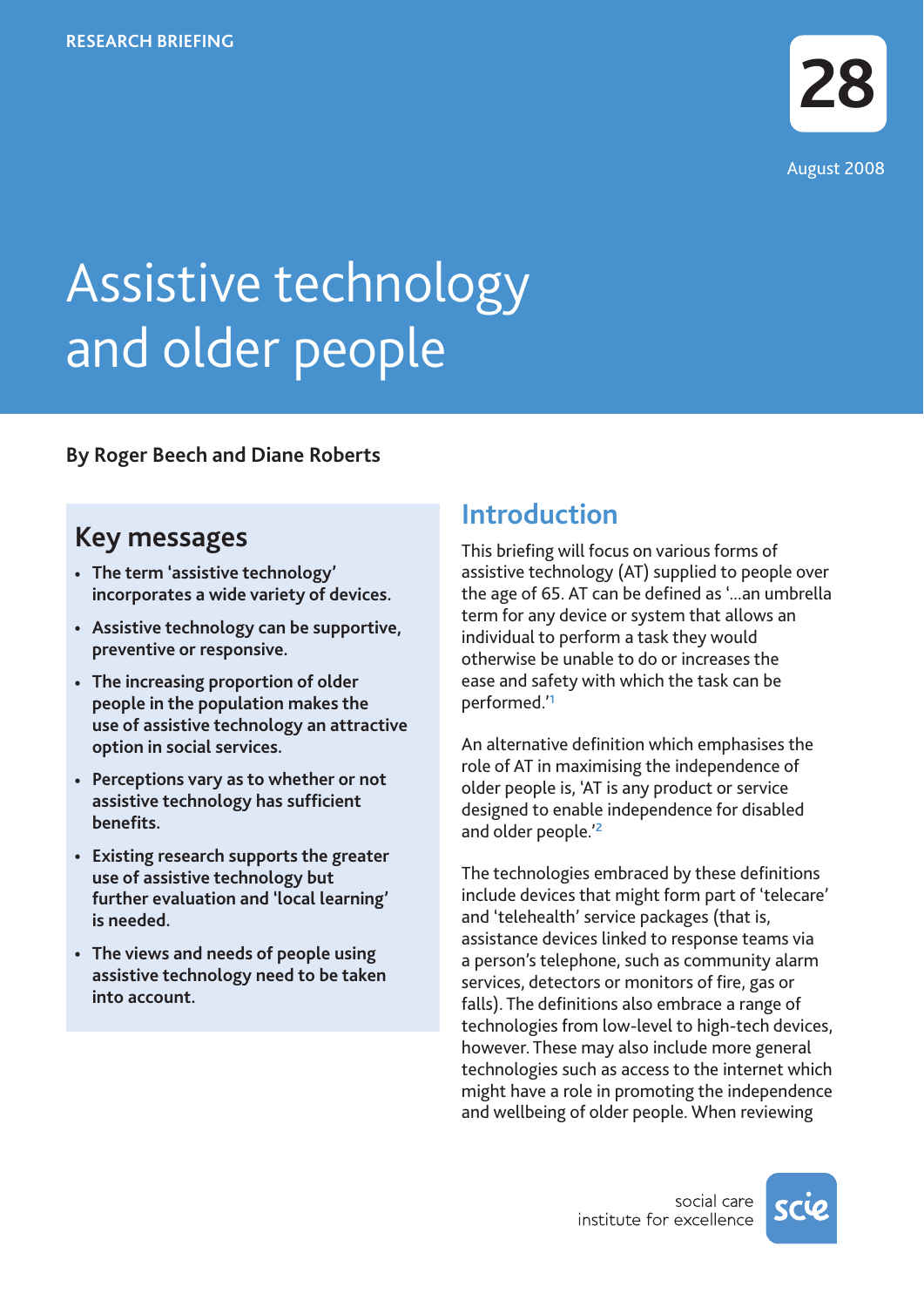the research evidence for this briefing paper, this broad perspective of AT was adopted.

The briefing does not examine how specific devices work or their specific uses, but focuses on the ways in which such devices may be used by individuals, practitioners and organisations in meeting the needs of older people. It is a priority in AT to help people remain in their own homes, increasing their independence and reducing their social isolation. The briefing therefore examines some of the claims about the benefits of AT for people who use services and for health and social care organisations, addressing some of the challenges that have been identified to date. The majority of material used relates to the United Kingdom, with the addition of studies undertaken in other countries where these illuminate points relevant to the UK health and social care system.

# **What is the issue?**

The UK currently faces a significant growth in the number of its citizens aged over 65 years, with an anticipated 47 per cent increase by 2026. Increased access to assistive technology is seen as a cost-effective means of maintaining the independence, health and wellbeing of this growing population.**3,4,5** The promotion of independence using AT, however, relies on an increasingly wide range of devices which cover an equally wide range of individual situations. Developments have meant devices are now more sophisticated although there are concerns over cost and user accessibility. Despite this, the types of AT available (or in development) can be categorised or grouped according to their role:

- supportive technologies for helping individuals perform tasks that they may find difficult (for example, video entry systems, and medication reminder units)
- detection and reaction (responsive) technologies to help individuals manage risks and raise alarms (for example, unburned gas detectors and panic buttons/pendants)

• prediction and intervention (preventative) technologies to help prevent dangerous situations and, again, to raise alarms (for example, falls predictors, monitors for assessing physiological symptoms, room occupancy monitors).6

The wide variety of devices and interventions that can be described as assistive technology therefore means that an equally wide range of users and user needs can be accommodated. The use of individual devices are, therefore, attached less to specific user groups or clinical conditions and, instead, can be used across a range of needs.

# **Why is it important?**

With a growing population of older people, the increasing cost of acute interventions has focused policy makers on ways of reducing this need. In recent years, therefore, there has been greater recognition of the need to maintain health and wellbeing as a means of preventing ill-health.**<sup>7</sup>** In its desire to promote individual independence among older people, the UK Government has committed a high level of funding to the provision of AT. A total of £80 million was allocated to local authorities and their partner organisations between 2006 and 2008 using the Preventative Technology Grant**<sup>3</sup>** and a further £80 million is planned between 2008 and 2010 under the banner of Extracare Housing.**<sup>8</sup>** In return for this investment, the Government anticipates potential benefits for people who use services in addition to a redistribution of health and social care spending.

There is also an increasing awareness of the need for person-centred planning in health and social care which is supported by the moves toward personalisation in a number of policy areas. The use of assistive technology potentially provides a level of flexibility and choice which supports this agenda**<sup>9</sup>** although there are also potential conflicts between client and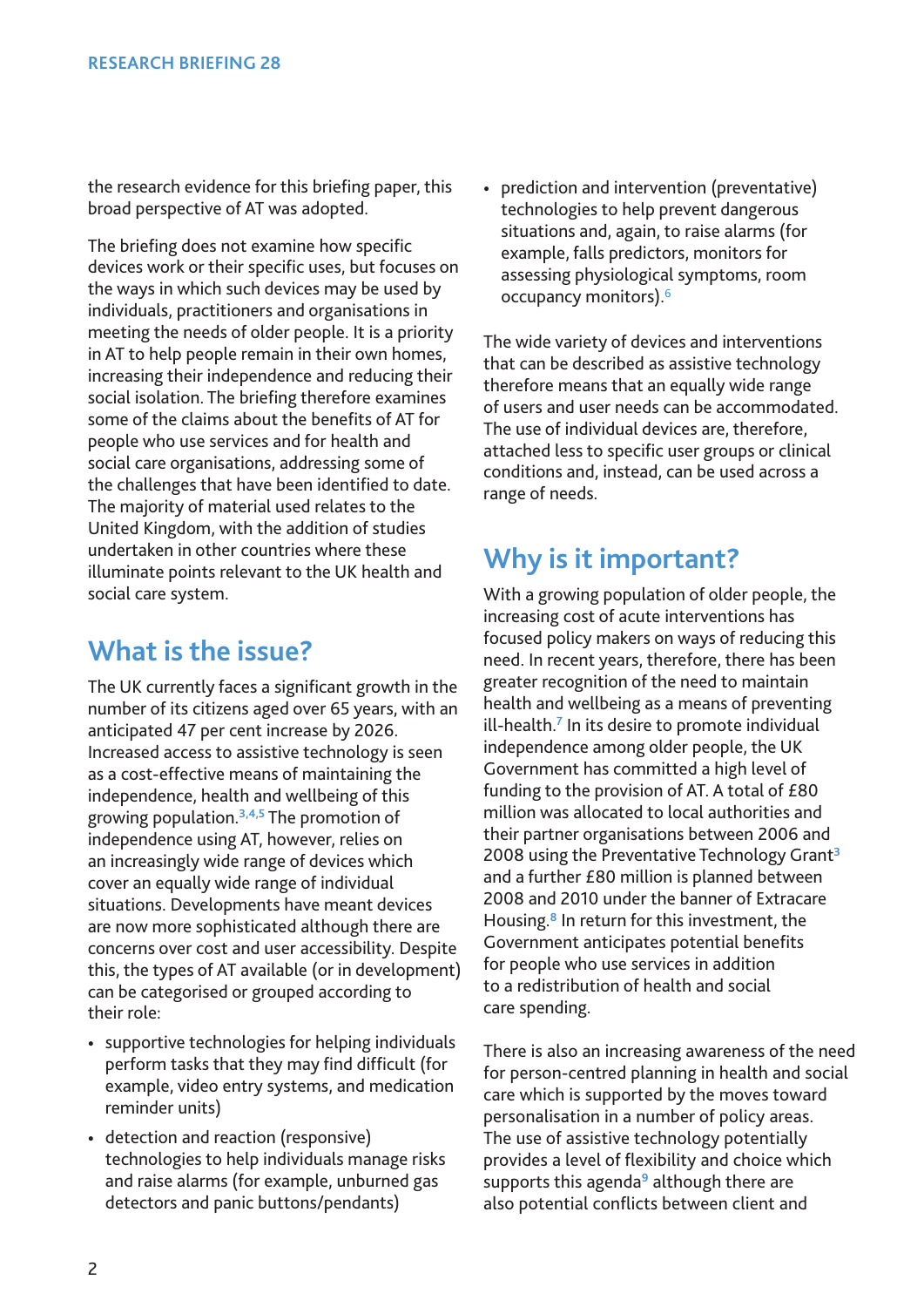practitioner views of the relevance and role of AT in care packages.**<sup>10</sup>**

# **What does the research show?**

The majority of research to date is based on case studies and other research based on observable evidence. Some researchers would argue that the results of studies using these methods do not provide 'solid' research evidence. They would argue that evidence can only be provided by randomised controlled trials or experimental or quasi-experimental studies without randomisation.**<sup>11</sup>** In part, the traditional perspectives taken by health and social research are responsible for this difference in perception about the relevance of observable evidence-based research, which is more commonly a social science approach.

### **Benefits claimed for people who use services**

- increased choice, safety, independence and sense of control
- improved quality of life
- maintenance of ability to remain at home
- reduced burden placed on carers
- improved support for people with long-term health conditions
- reduced accidents and falls in the home.

When placed against wider research with older people, AT devices do target issues that they have identified as being important.**<sup>6</sup>** These issues include concerns about being unable to undertake household chores; not wanting to be a burden on family members; fear of being taken ill when alone; and fear of accidents such as falls. These issues are categorised in AT provision as supportive, responsive or preventative.

Case studies of individuals in receipt of care packages that include AT confirm that it can help users to address these anxieties and fears. The following two excerpts, from different studies, outline situations that are very common in the lives of older people. These excerpts also illustrate the nature of current qualitative evidence about the merits of AT.

'John had been admitted to hospital...and his wife Eileen went to stay with their daughter... John had dementia and his wife was not in a position to look after him any longer. Everyone wanted John to be able to join his wife at the daughter's house but the daughter and son-in-law were concerned about how they would manage...a number of items of technology were provided to enable John to be independent but also to support the whole family.'**<sup>12</sup>**

'A 90 year-old man had been in hospital for some time and his family had some concerns about him returning home...he was at risk of falls and fire...a smoke detector (accompanied by a protocol for the emergency services to be notified if triggered), a fall detector...and an enhanced hearing device for the phone were installed.'**<sup>13</sup>**

Positive feedback about the benefits of AT has also been obtained from people using services who have indicated that AT promoted independence; enabled them to remain in their own homes; helped them to perform daily tasks; and made them feel more safe and secure.**4,14** It is important to note that these aspects are fundamental to users' perceptions of AT and are likely to influence their willingness to accept AT interventions. The respondents in this study also highlighted specific issues that can affect the acceptability of AT for people who use services. They indicated, for example, that AT devices should be not only be easy and convenient to use but also reliable.**<sup>4</sup>** These considerations point to the need for older people to be involved, not only in recording satisfaction with devices supplied to them, but also in the design and development phases.**<sup>15</sup>**

Research into the use of AT by occupational therapists has also indicated professional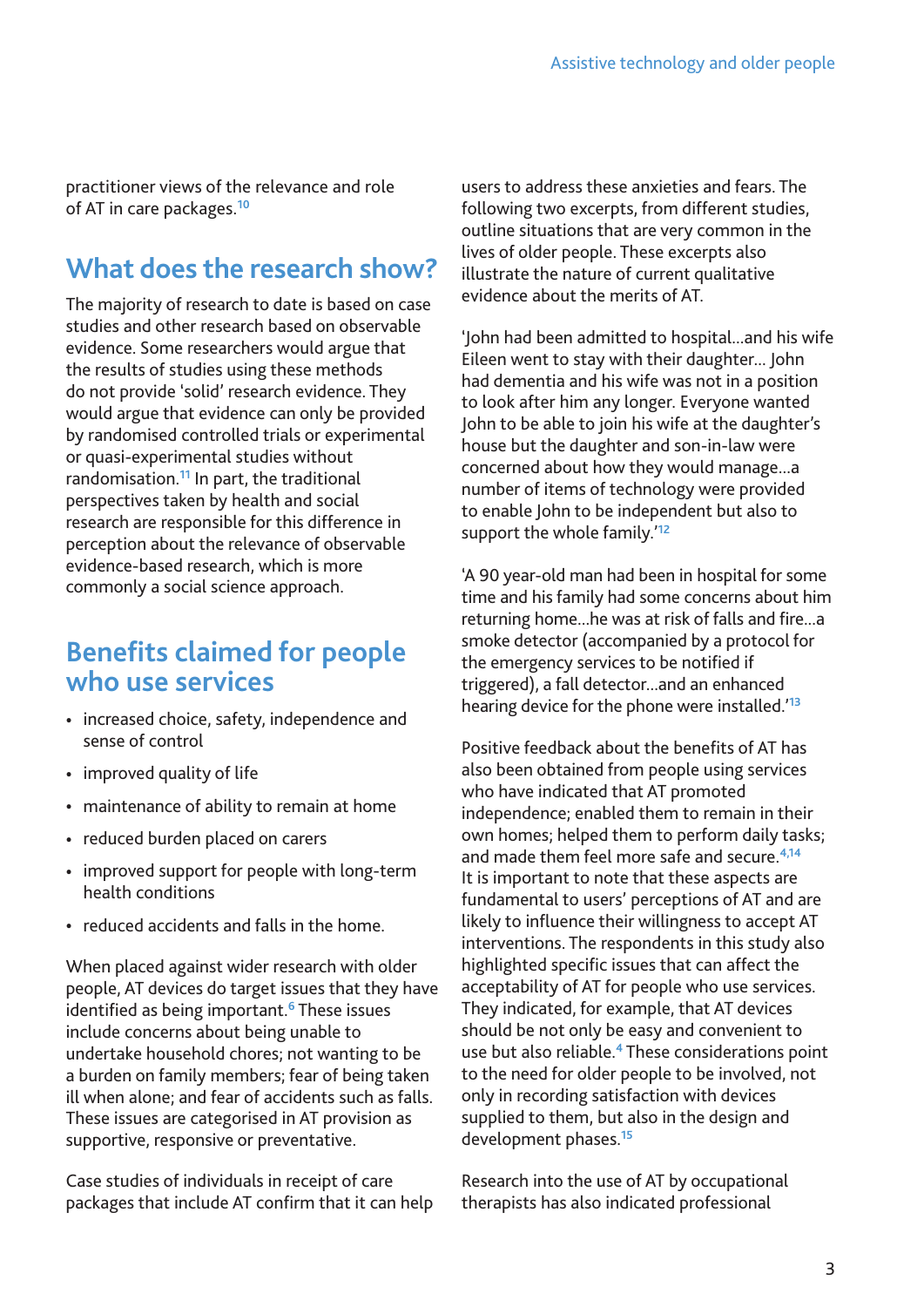challenges that may have to be addressed when offering care. In one Swedish study, for example, 102 older people, living in their own homes and eligible for care supported by AT were interviewed.**<sup>16</sup>** One aspect of the study was a comparison of the characteristics and attitudes of individuals who accepted and those who declined care supported by AT. The study found that those individuals who accepted care supported by AT were more likely to have a positive attitude towards the potential benefits of AT.**<sup>16</sup>** These benefits were expressed in terms of AT allowing them to continue to develop their occupational and social goals. Individuals with a positive attitude were also more willing to have their home environment modified whereas others preferred 'retaining an undisturbed home and uninterrupted life',**<sup>16</sup>** opinions that may also be linked to individuals feeling stigmatised by the presence of AT.**<sup>17</sup>** As a result, there may be a discrepancy between users and practitioners in terms of their perceptions of the potential benefits of AT.**16,17,18,19** In addition, an 'ethical dilemma' may be created where the practitioner has to balance the client's wish 'to be left in peace' against their own view of the potential rehabilitation benefits if the client accepts care supported by AT.**<sup>16</sup>**

Such findings emphasise the importance of ensuring that the introduction of care packages involving AT are shaped by the desires and goals of people who use services. For community equipment, the outputs of the Trusted Assessor Project developed a set of competencies that those undertaking client assessments should adhere to.**<sup>20</sup>** Key competencies within the framework include listening to and being guided by clients' wishes and ensuring that clients understand the role of equipment and its relevance to their needs. In addition to the usual legal considerations of confidentiality and data protection,**<sup>5</sup>** it is also important that there is a shared understanding of any risks for the client surrounding the use of the technology and that these risks are documented.**<sup>10</sup>**

Similar competencies frameworks have been generated for practitioners caring for individuals who are suffering from long-term conditions**<sup>21</sup>** and they are relevant for practitioners involved in the supply of AT. More specifically, the Care Services Improvement Partnership**<sup>22</sup>** suggests that to ensure there is an ethical approach to shared decision making, a number of issues should be addressed by practitioners in their conversations with people using their services about the use of telecare. They pose the following questions:

- 1. Does the person understand what the telecare is supposed to do?
- 2. Have they been given a full explanation of the options?
- 3. Have they agreed that they would like to try telecare?
- 4. Have their closest family and friends been involved in these discussions?
- 5. Have you considered how you will balance any tension or conflict between the rights and risks of all parties involved?
- 6. Have you a suitable assessment tool to identify need?
- 7. Have you planned how to introduce telecare to the person?
- 8. Have you planned how the telecare will be installed?
- 9. How will you review its usefulness?
- 10. How will you review its continued usefulness?
- 11. Have you a decommissioning plan?
- 12. Have you a protocol for the use of telecare?

Further reflections on ethical issues surrounding the use of AT for patients with dementia can be found in reports resulting from the TED (Technology, Ethics and Dementia) project**<sup>23</sup>** and the ASTRID (A Social and Technological Response to Meeting the Needs of Individuals with Dementia and their Carers) project.**<sup>24</sup>** The Joint Improvement Team of the Scottish Government has also produced a telecare factsheet on ethics and assessment.**<sup>25</sup>**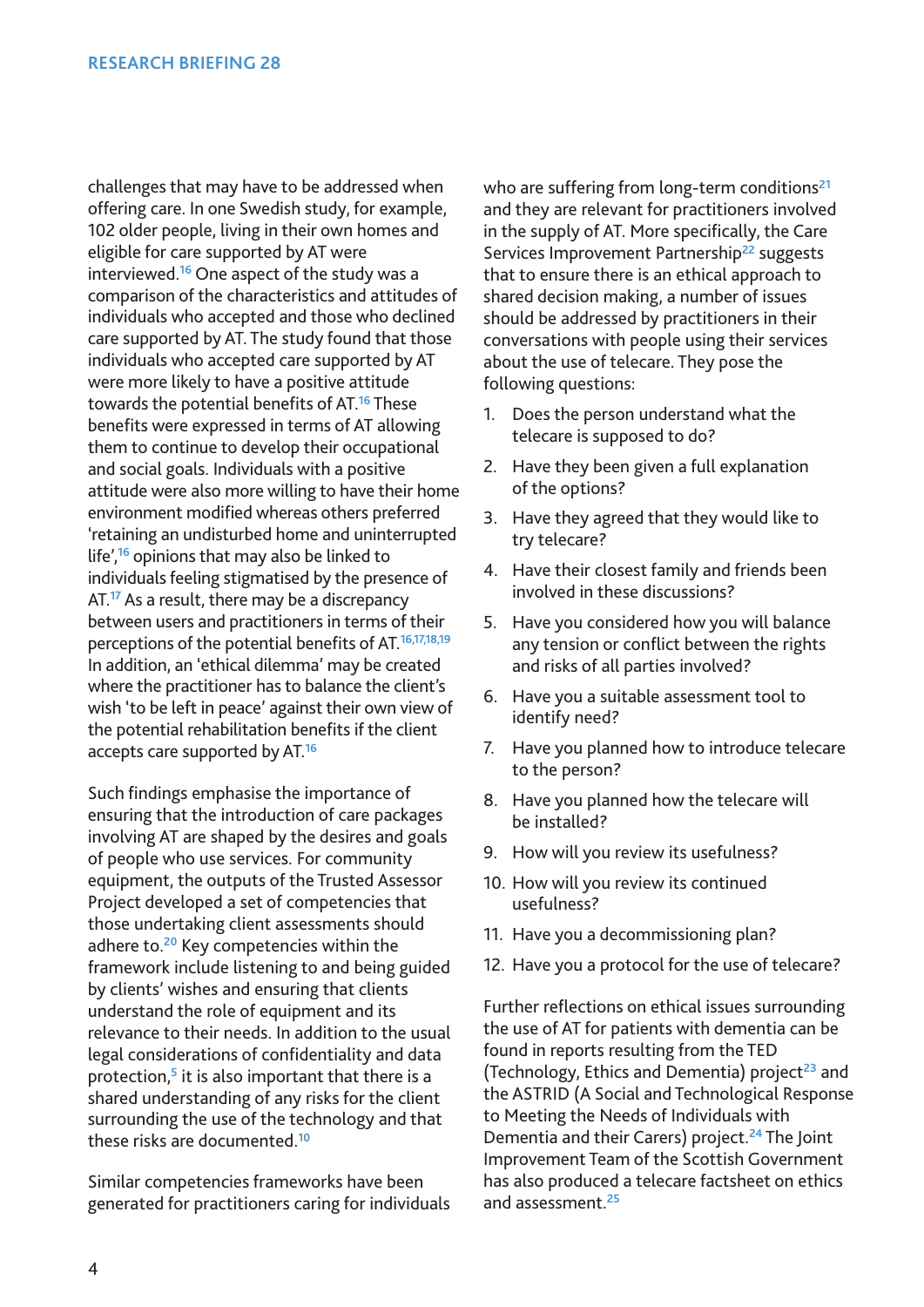It is also important that users have access to information which clearly describes the role of AT, how to obtain devices, their costs and who is responsible for covering those costs. These may include costs associated with purchasing, maintaining and installing devices, and concerns have been raised about the quality of existing information and its sources.**4,26** A range of distribution outlets for the information should also be considered. Those older people and their carers who were accessed in one study**<sup>27</sup>** suggested outlets including health centres and GP surgeries, videos and the internet. They also stressed the importance of the text font size and colour of such information, and the importance of including a picture of an older person using the equipment.

The requirement to ensure that those users who receive AT services are satisfied with the service has led to the development of questionnaires for assessing user satisfaction. The questions posed in one such questionnaire**<sup>28</sup>** are:

- 1. Could you always reach the service delivery professionals easily (**accessibility**)?
- 2. How clear was the information about the application and the possible solutions that the service delivery professionals gave you (**information**)?
- 3. How good was the cooperation and the communication between the different service delivery professionals (**coordination**)?
- 4. Did the service professionals have sufficient know-how (**know-how**)?
- 5. Was your application handled quickly and efficiently (**efficiency**)?
- 6. Were your own opinion and wishes considered in choosing an assistive device (**participation**)?
- 7. Was the use of the assistive device well explained to you (**instruction**)?

In general terms, computers and access to the internet represent technologies which are now widely used by the general population. They

potentially offer benefits for older people in terms of reduced social isolation and increased access to information that might support their health and wellbeing.**<sup>6</sup>** A study commissioned by the Joseph Rowntree Foundation, however, identified some of the challenges that older people might face in achieving these benefits.**<sup>29</sup>** These included individuals being able to access computer skills training and also having sufficient funds to purchase computing and internet services, a finding which is also identified in other research.**<sup>15</sup>**

Benefits claimed for health and social care organisations include:

- reduced acute hospital admissions
- more timely acute hospital discharge
- reduced need for residential and nursing home care
- the ability to redistribute spending on services for health and social care.

Turning to the benefits of AT for health and social care organisations, findings from client case studies of the type previously discussed, do back up the hypothesis that access to AT can reduce an older person's use of beds for acute and long-term care.**12,13** Again, no studies were found that had used randomised controlled trials, experimental or quasi-experimental designs without randomisation. One study identified, however, did indicate that access to AT can reduce an older person's need for personal assistance at home.**30,31** That study used a cross-sectional design to analyse the responses of 2,368 individuals who had participated in a National Long-Term Care Survey in the United States of America.

The literature has also indicated challenges that health and social care organisations might face as they pursue a policy of expanding access to care packages supported by AT. One paper considered the practical issues that need to be addressed when implementing AT and stressed the importance of recognising that AT is usually just one component of a care package. As a result, it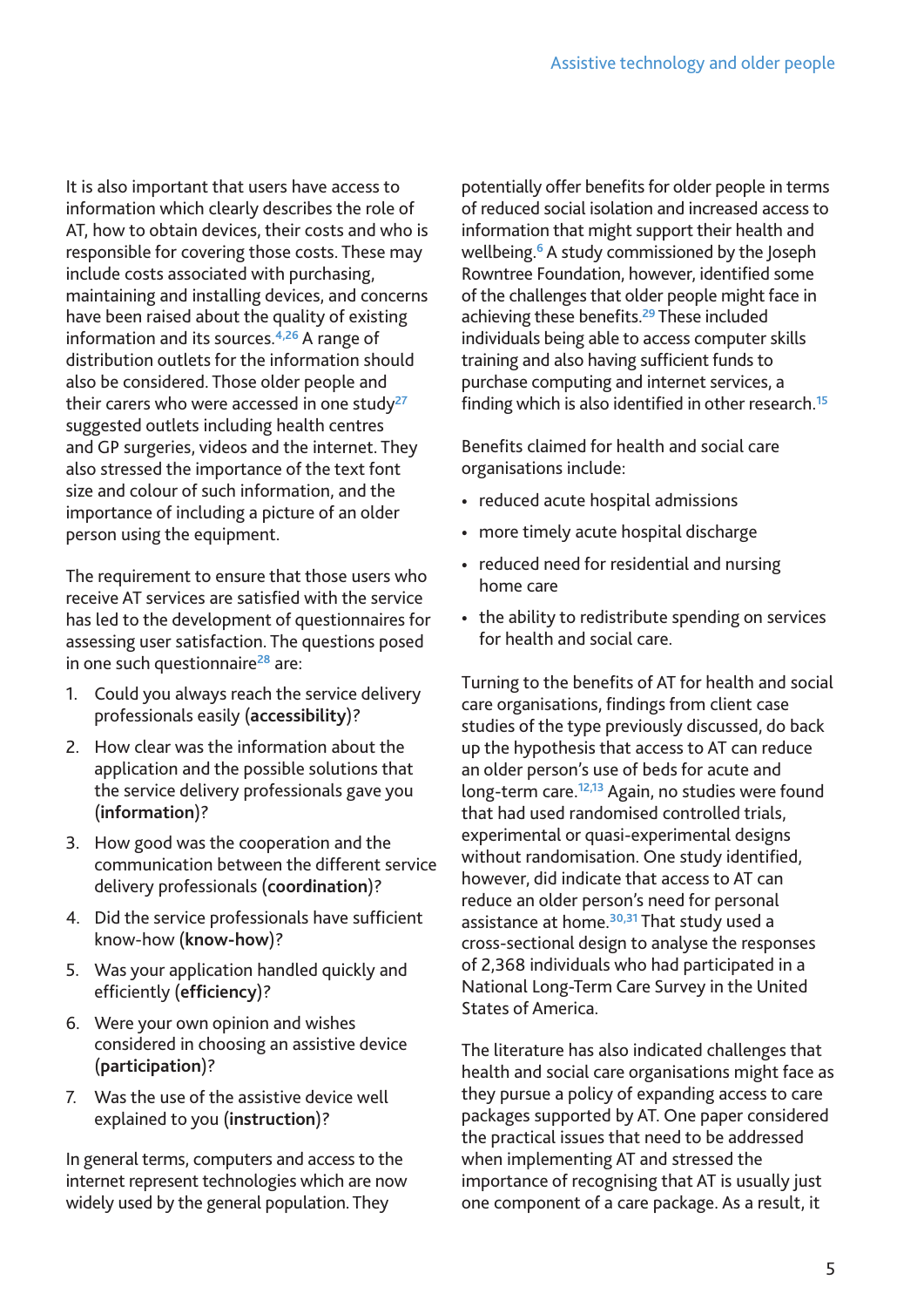needs to be integrated adequately with the other components of the package.**31,32** For example, telehealth systems for monitoring a person's vital signs must be linked to systems and protocols for providing assistance when required. In addition, given its holistic approach to health and health care, strategies for increasing population access to AT need to be developed by and have the support of all statutory and voluntary agencies responsible for the 'health' of older people. It should also be recognised that some professionals may resist the further development of AT.

Organisations involved in the health and social care partnership also need to develop approaches for prioritising client access to the types of AT that they deliver.**<sup>31</sup>** There is concern, for example, that procedures for prioritising population access to AT vary across the country which potentially leads to inequality depending on where the users live.**<sup>31</sup>** The limited availability and cost of some devices also emphasises the importance of ensuring sound criteria for assessment and allocation.**<sup>33</sup>**

### **Conclusions of an evidence working group34**

This Department of Health working group reached a positive consensus about the merits of telecare, a finding that is also likely to be applicable to AT in general. They recognised not only the benefits to individuals and carers but also to health and social care organisations. They responded to perceptions of there being little 'scientific' evidence by arguing that a pragmatic approach was necessary when researching AT and that this approach should incorporate a variety of methodologies. They draw attention, for example, to the differences between evidence-based practice in healthcare, which relies on experimental study designs, and evidence-informed practice in social care which draws on a variety of research techniques. The working group highlights, however, that more evaluative

studies need to be undertaken to generate local learning about the impacts of AT for users and carers; the process of implementation; and the costs of AT.

# **Implications from the research For policy makers**

To increase the evidence for the development and use of AT, policy makers should continue to promote further research and local monitoring activities. A key component of the research agenda should be further work both to increase understanding of the acceptability of AT for people who use services, and to address the ways in which people are being prevented from using AT.

There are also indications that there may be geographical inequalities in user access to AT. Policy makers should explore current differences between health and social care partnerships in the ways in which they determine client eligibility for packages of care supported by AT and, as a result, whether there is a need to develop a standardised national approach for determining eligibility.**<sup>31</sup>**

#### **For health and social care organisations**

Those organisations which are investing in AT should support evaluation and monitoring activity that generates local learning about the impacts of AT and any difficulties surroundings its implementation.**<sup>34</sup>** When deciding the areas of 'impact' that are most important to monitor, those involved in the design of studies could consider the primary role of the scheme in question and where it might be placed within the approach to clustering AT schemes outlined earlier in this paper. For example, in the short term, schemes within the 'supportive technologies' cluster may offer fewer benefits for 'health and social care organisations' than those within the 'prediction and intervention' cluster. Likewise, benefits to people who use services such as reduced accidents and falls, and better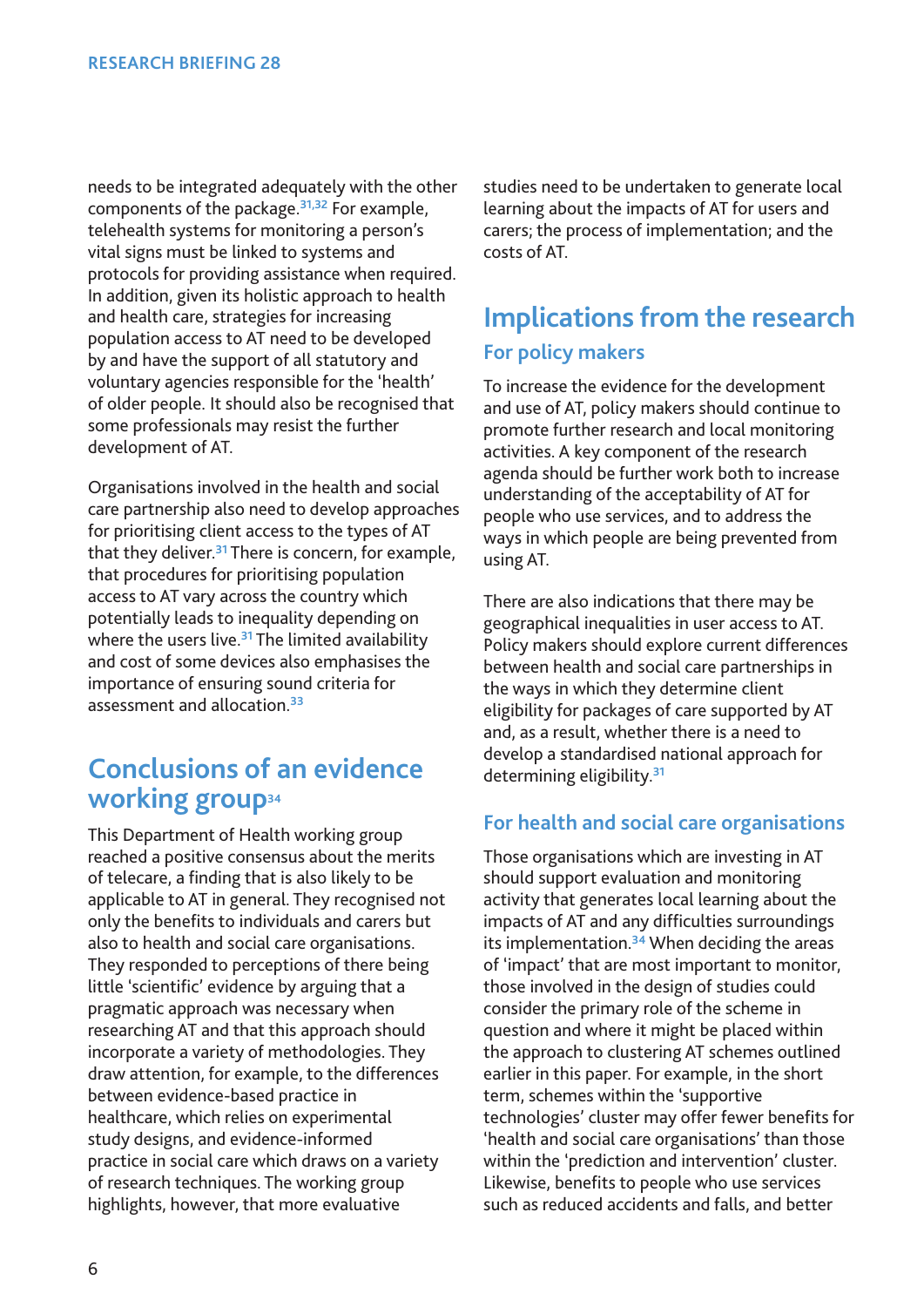support for the management of long-term conditions, may be more evident for schemes within the 'prediction and intervention' cluster than the 'supportive technologies' cluster.

This early definition of the expected benefits of schemes should not be seen as a means of placing a value on their relative importance. Instead, it should offer a means of obtaining shared clarity about the potential impacts of schemes relative to those outlined in government policy documents such as 'Building telecare in England'.**<sup>3</sup>**

Any local evaluation study is likely to focus on the impacts for people who use services. Research demonstrates the importance of ensuring that outcome measures include those that take into account issues important from the perspectives of people using services, as well as those important for professionals and practitioners.**<sup>17</sup>** For example, for a technology such as a falls detector, the ability to remain at home and maintain social contacts are likely to be more important benefits for users than any reduction in hospital admissions linked to falls.

Organisations can also play a role in improving the scope and quality of information that is available about AT. The role of AT devices, their price and who should pay for the equipment are key issues that the information should include. Organisations also need to provide a variety of outlets and formats to enable older people to access the information required.

#### **For health and social care practitioners**

For practitioners, AT provides alternatives to personal assistance in designing care and support packages for older people. It has, however, been indicated that practitioners and users may have differing views about the potential benefits that access to AT offers. This can create a dilemma for practitioners as they must balance their desire to address a client's needs against the requirement to respect a client's wishes. This dilemma again

emphasises the need to explore the potential benefits of AT in ways that are meaningful to users. Those users who were more willing to use AT did so because it helped them to continue to develop their occupational and social goals, with less motivated individuals more willing to accept the status quo. This suggests that early access to AT, before potential users have adjusted to a changed life situation, may be beneficial.**<sup>16</sup>** Evidence from early studies on the implementation of AT also indicates that appropriate staff training and recruitment is a key issue.**<sup>32</sup>**

#### **For users and carers**

Users of AT have identified the benefits and downsides to their experiences of AT. Many of the benefits relate to wellbeing and confidence in living independently rather than to direct health benefits, but have been shown to be important in the package of care delivered. Although many of the questions about service provision are posed by practitioners, it is relevant for users and carers to be involved in the process. Users and carers should be consulted during discussions about using AT in their care package and have the opportunity for continuing input. In this way, users and carers can help ensure that they are clear about the nature and use of the AT device, in order to get the most out of it. In addition, it would be beneficial to the increased use of AT as a health and social care response for users and carers to be involved in future design and development programmes.

# **Towards an ethical code**

SCIE has been asked by the sector to convene an advisory group to consider the production of an ethical code for use by all those involved in the provision, commissioning and manufacture of assistive technology and telecare. This will be published towards the end of this year.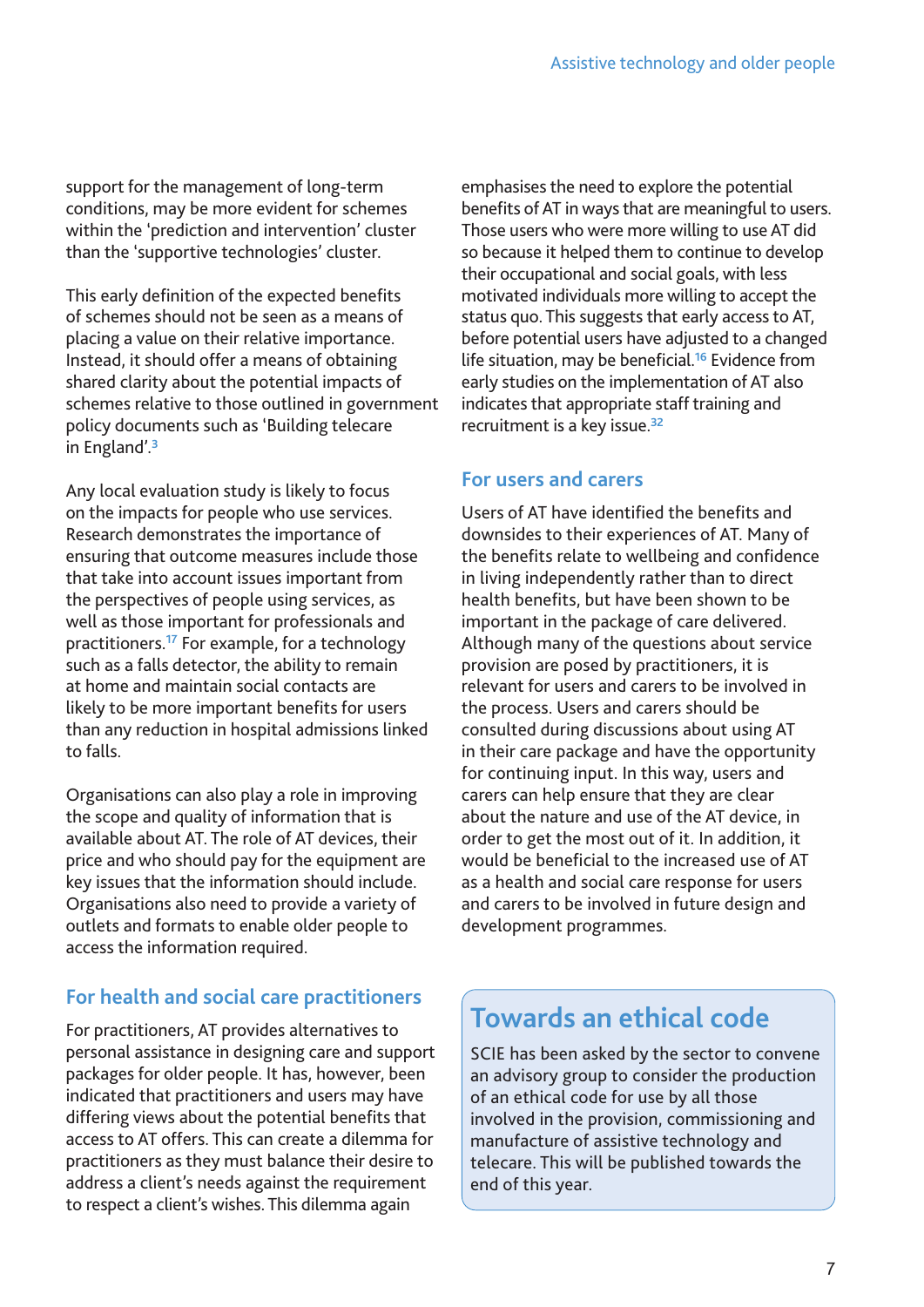### **Useful links**

**Age Concern** – charity which provides information, campaigns and funds research on issues relating to older people **www.ageconcern.org.uk**

**AssistUK** – a national network of centres to give advice on independent living equipment **www.assist-uk.org**

**Astrid Guide www.astridguide.org**

**AT Dementia** – organisation providing information about the use of IT for people with dementia **www.atdementia.org.uk**

**Care Services Improvement Partnership www.csip.org.uk**

**Cornwall Falls Prevention website** – a health promotion resource produced in collaboration between Cornwall & Isles of Scilly NHS and Cornwall & Isles of Scilly Health Action Zone **www.FallsPrevention.co.uk**

**Department of Health** – for information about long-term conditions; telecare; telehealth; risk **www.dh.gov.uk**

**Disabled Living Foundation (DLF)** – a national charity which provides advice and support to disabled people on equipment and technology that can promote independent living. Also has Telecare Made Easy, an online database of products at **www.telecaremadeeasy.com www.dlf.org.uk**

**Equality and Human Rights Commission (previously Disability Rights Commission)**

– general information about equal rights for older and disabled people **www.equalityhumanrights.com**

**Foundation for Assistive Technology (FAST)** –

research and development in AT and campaigns for service improvements **www.fastuk.org**

**Help the Aged** – charity which provides information, campaigns and funds research on issues relating to older people **www.helptheaged.org.uk**

**NHS** – for general information and the PASA Framework at **www.pasa.nhs.uk www.nhs.uk**

**PROFANE** – an active working group of healthcare practitioners, researchers and public health specialists dedicated to the prevention of falls **www.profane.eu.org**

**RADAR** – national organisation run by disabled people **www.radar.org.uk**

**Ricability** – user-focused guidance on accessing and purchasing equipment **www.ricability.org.uk**

#### **Scottish Telecare Learning Network www.jitscotland.org.uk**

**Telecare Aware** – a free information service about what is happening in telehealth and telecare around the world **www.telecareaware.com**

**Telecare Learning Information Network www.icn.csip.org.uk/telecare**

**Tunstall** – a well-known commercial provider of telehealth and telecare in the UK **www.tunstall.co.uk**

**Whole system demonstrator sites** – a new resource from the Department of Health **www.dh.gov.uk**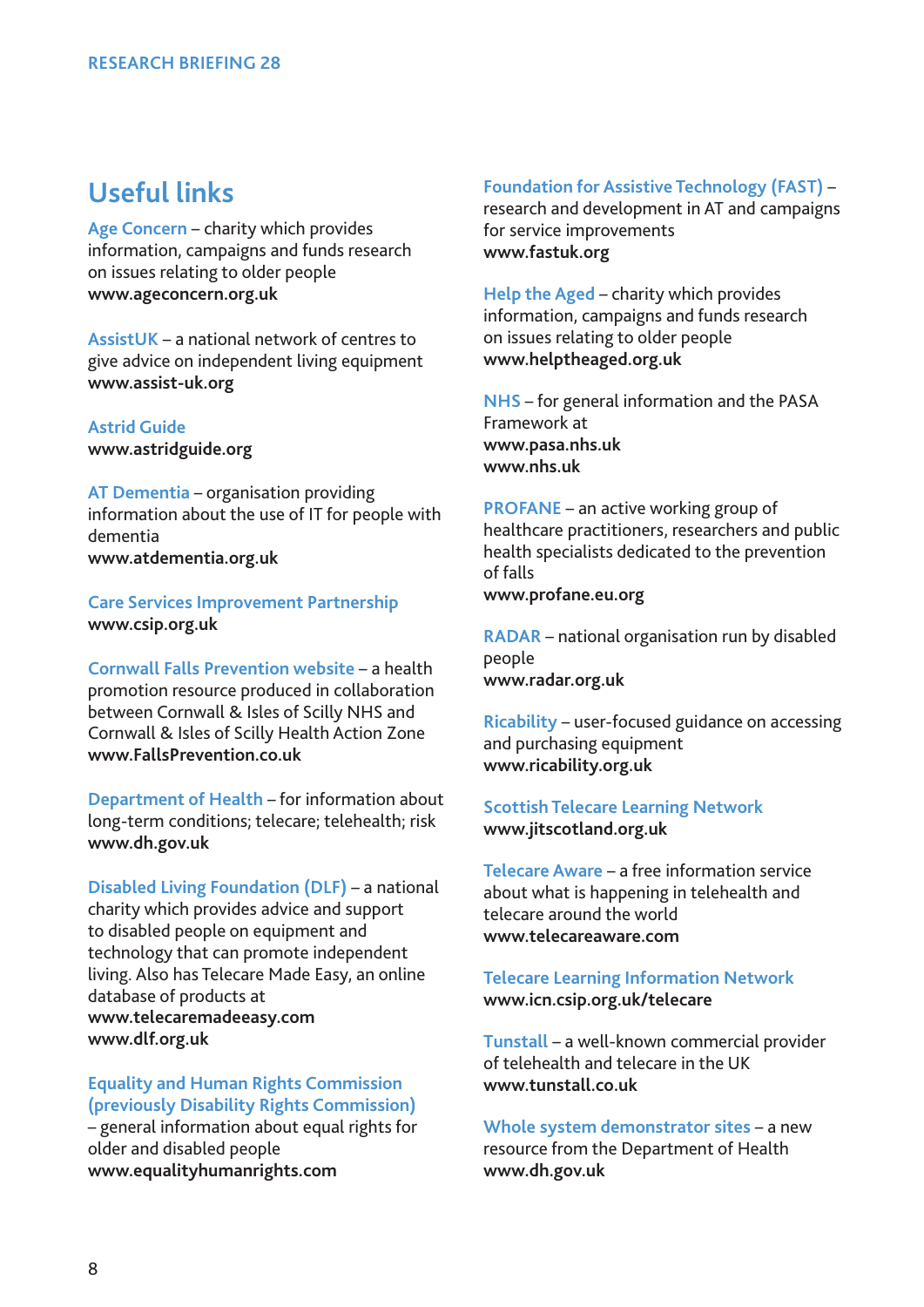# **Related SCIE Publications**

Knowledge review 13: Outcomes-focused services for older people (2007)

Practice guide NICE/SCIE joint publication: Dementia: supporting people with dementia and their carers in health and social care (NICE clinical guide 42) (2006)

Practice guide 02: Assessing the mental health needs of older people (2006)

Practice guide 09: Dignity in care (2006)

Research briefing 12: Involving older people and their carers in after-hospital care decisions (2005)

Research briefing 15: Helping older people to take prescribed medication in their own home (2005)

Research briefing 21: Identification of deafblind dual sensory impairment in older people (2007)

# **Acknowledgements**

The Keele Editorial Board: Prof. Peter Jones (Pro Vice-Chancellor, Research and Enterprise, Keele University); Tom Owen (Research Manager, Policy, Help the Aged); Dr Sara Scott (DMSS Consultants) and Prof. Nick Gould (Professor of Social Work, Department of Social and Policy Sciences, University of Bath).

The Keele Steering Group: Prof. Richard Pugh (project co-ordinator and Professor of Social Work); Prof. Miriam Bernard (Director, Keele Research Institute for Life Course Studies and Professor of Social Gerontology) and Prof. Steve Cropper (Director, Keele Research Institute for Public Policy and Management and Professor of Management).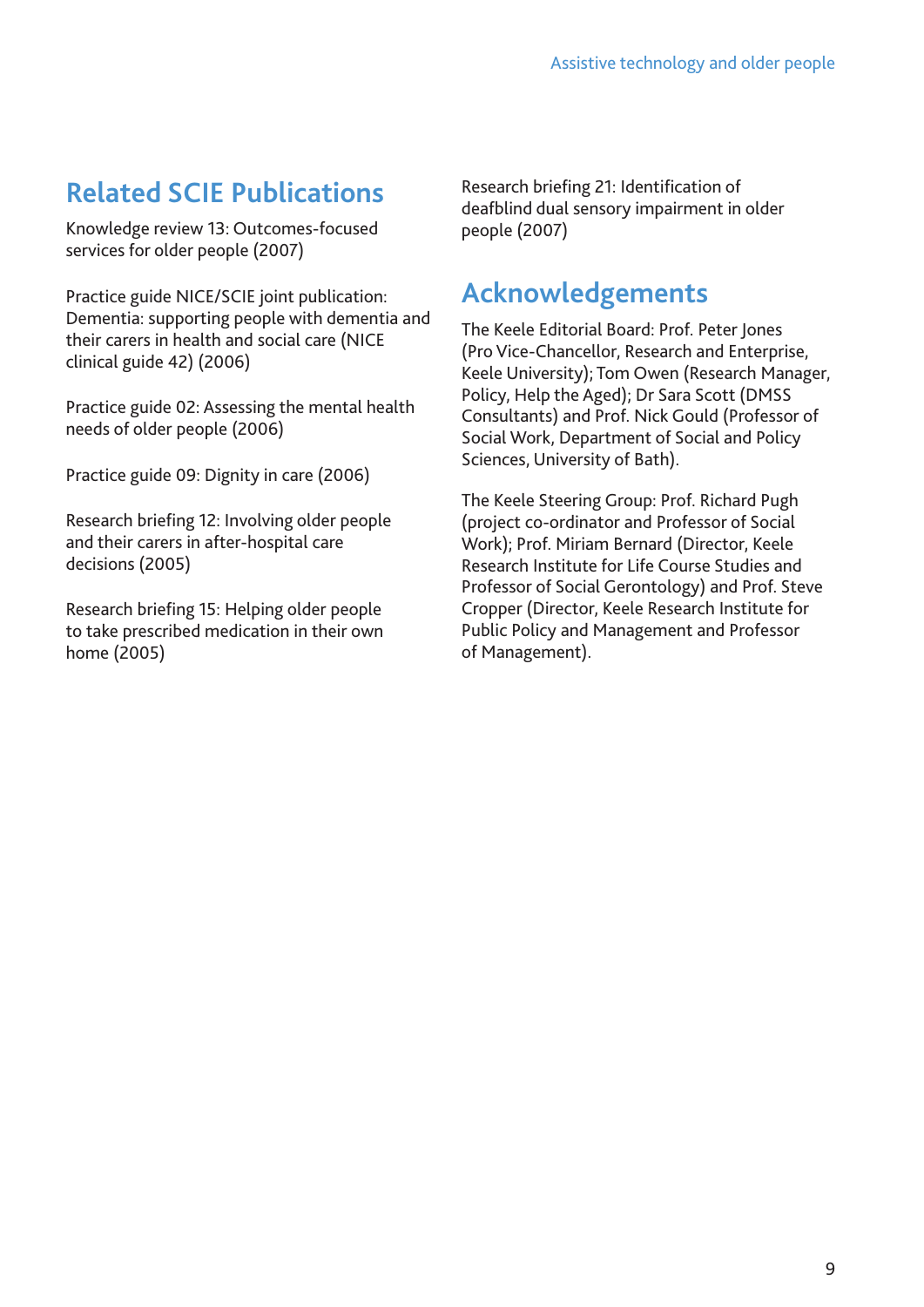# **References**

- 1. Cowan, D. and Turner-Smith, A. (1999) 'The role of assistive technology in alternative models of care for older people' in Tinker, A. and et al (eds) *Royal Commission on Long Term Care* (Research Volume 2), London, The Stationery Office.
- 2. King's Fund. (2001) Consultation Meeting on Assistive Technology, London, King's Fund.
- 3. Department of Health (2005) Building Telecare in England, London, Department of Health, Older People and Disability Division.
- 4. Tinker, A. (2004) Introducing assistive technology (AT) into the homes of older people: the REKI (REading/KIng's) research project, *Housing, Care & Support* 7(3), pp30–34.
- 5. Audit Commission (2004) Assistive Technology: Independence and well-being 4, Public Sector National Report, London, Audit Commission.
- 6. Doughty, K. (2004) Supporting independence: the emerging role of technology, *Housing, Care & Support* 7(1), pp11–17.
- 7. Robertson, G., Gilliard, J., and Williams, C. (2007) Promoting Independence: 'The long marathon to achieving choice and control for older people', London, Department of Health/Care Services Improvement Partnership.
- 8. Department of Health (2008) Extra Care Housing Fund: bidding guidance 2008–2010 (Gateway ref:9526), Department of Health Website **www.doh.gov.uk**
- 9. Department of Health (2006) Our Health, Our Care, Our Say, London, Department of Health.
- 10. Department of Health (2007) Independence, Choice and Risk: a guide to best practice in supported decision making, London, Department of Health.
- 11. Stevens, A., Raftery, J., and Mant, J. (2007) 'An Introduction to HCNA: the epidemiological approach to health care needs assessment', *The epidemiologically based needs assessment reviews*, Oxford, Radcliffe Medical Press.
- 12. Rice, T. (2005) New solutions for ageing problems, *Nursing Older People* 17(1), pp10–12.
- 13. Preece, M. (2005) Mainstreaming telecare, *Working with Older People: Community Care Policy & Practice* 9(2), pp26–29.
- 14. Bowes, A. and McColgan, G. (2006) Smart Technology and Community Care for Older People: Innovation in West Lothian, Scotland, Edinburgh, Age Concern.
- 15. Cutler, S. J. (2005) Ageism and technology, *Generations* 29(3), pp67–72.
- 16. Lilja, M., Bergh, A., Johansson, L., and Nygard, L. (2003) Attitudes towards rehabilitation needs and support from assistive technology and the social environment among elderly people with disability, *Occupational Therapy International* 10(1), pp75–93.
- 17. Lund, M. L. and Nygard, L. (2003) Incorporating or resisting assistive devices: different approaches to achieving a desired occupational self-image, *OTJR: Occupation, Participation & Health* 23(2), pp67–75.
- 18. Brownsell, S. and Hawley, M. (2004) Fall detectors: do they work or reduce the fear of falling? *Housing, Care & Support* 7(1), pp18–24.
- 19. McCreadie, C. and Tinker, A. (2005) The Acceptability of Assistive Technology to Older People, *Ageing and Society* 25, pp91–110.
- 20. Assist UK (2005) A Competence Framework for Trusted Assessors (community equipment), London, Assist UK.
- 21. Department of Health (2008) Self Care Support for the Workforce, London, Department of Health.
- 22. Care Services Improvement Partnership, Health and Social Care Change Agent Team (2005) Factsheet: Telecare and Ethics, London, Department of Health.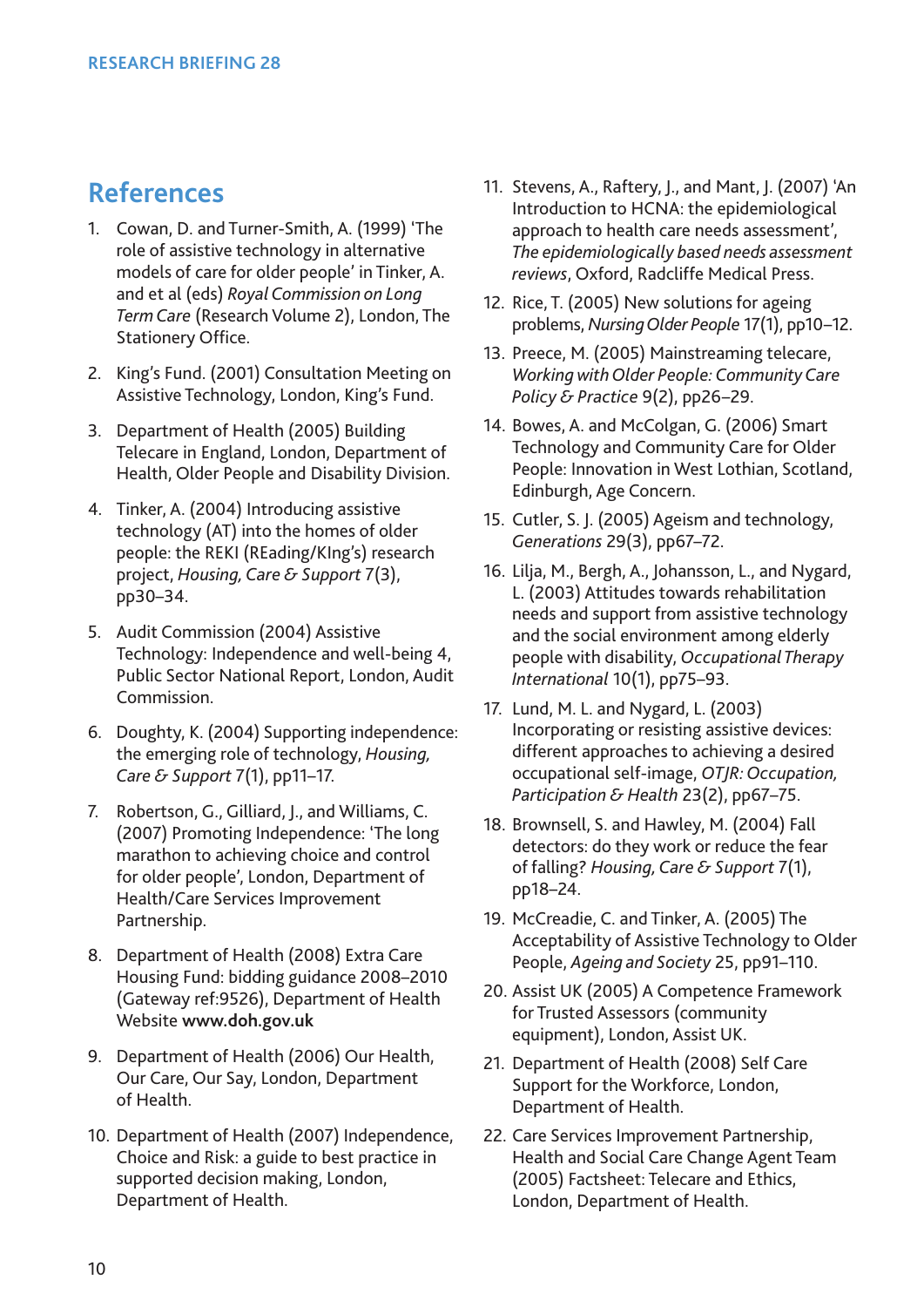- 23. Bjorneby, S., Topo, P., and Holthe, T. (1999) Technology, Ethics and Dementia – A Guidebook on How to Apply Technology in Dementia Care, Stirling, Dementia Services Development Centre, University of Stirling.
- 24. Frisby, B. (1999) ASTRID A social and technological response to meeting the needs of individuals with dementia and their carers, available from **www.astridguide.org**
- 25. Mackenzie, M. (2007) Telecare Factsheet: Ethics & Assessment, Scottish Government.
- 26. Lansley, P. (2001) The promise and challenge of providing assistive technology to older people, *Age and Ageing* 30(6), pp439–440.
- 27. McCreadie, C., Wright, F., and Tinker, A. (2006) Improving the provision of information about assistive technology for older people, *Quality in Ageing* 7(2), pp13–22.
- 28. Dijcks, B. P. J., Wessels, R. D., de Vlieger, S. L. M., and Post, M. W. M. (2006) KWAZO, a new instrument to assess the quality of service delivery in assistive technology provision, *Disability & Rehabilitation* 28(15), pp909–914.
- 29. Joseph Rowntree Foundation (2004) Does the Internet open up opportunities for

disabled people? Findings 524, York, Joseph Rowntree Foundation.

- 30. Hoenig, H., Taylor, D. H. Jr., and Sloan, F. A. (2003) Does assistive technology substitute for personal assistance among the disabled elderly? *American Journal of Public Health* 93(2), pp330–337.
- 31. Brownsell, S., Blackburn, S., Aldred, H., and Porteus, J. (2006) Implementing telecare: practical experiences, *Housing, Care & Support* 9(2), pp6–12.
- 32. Alaszewski, A. and Capello, R. (2006) Piloting Telecare in Kent County Council: The Key Lessons, Canterbury, Centre for Health Services Studies, University of Kent.
- 33. Sugden, M., Waddell, B., Underwood, F., and Phair, L. (2005) Ask the experts, *Nursing Older People* 17(5), pp14–15.
- 34. Care Services Improvement Partnership, Health and Social Care Change Agent Team (2005) Building an evidence base for successful telecare implementation: report of the Evidence Working Group of the Telecare Policy Collaborative chaired by James Barlow, London, Department of Health.

# **About SCIE research briefings**

This is one of a series of SCIE research briefings that has been compiled by Keele University for SCIE. SCIE research briefings provide a concise summary of recent research into a particular topic and signpost routes to further information. They are designed to provide research evidence in an accessible format to a varied audience, including health and social care practitioners, students, managers and policy-makers. They have been undertaken using the methodology developed by Keele in consultation with SCIE, which is available at **www.scie.org.uk/publications/briefings/ methodology.asp** The information upon which the briefings are based is drawn from relevant electronic bases, journals and texts, and where appropriate, from alternative sources, such as inspection reports and annual reviews as identified by the authors. The briefings do not provide a definitive statement of all evidence on a particular issue.

SCIE research briefings are designed to be used online, with links to documents and other organisations' websites. To access this research briefing in full, and to find other publications, visit **www.scie.org.uk/publications**